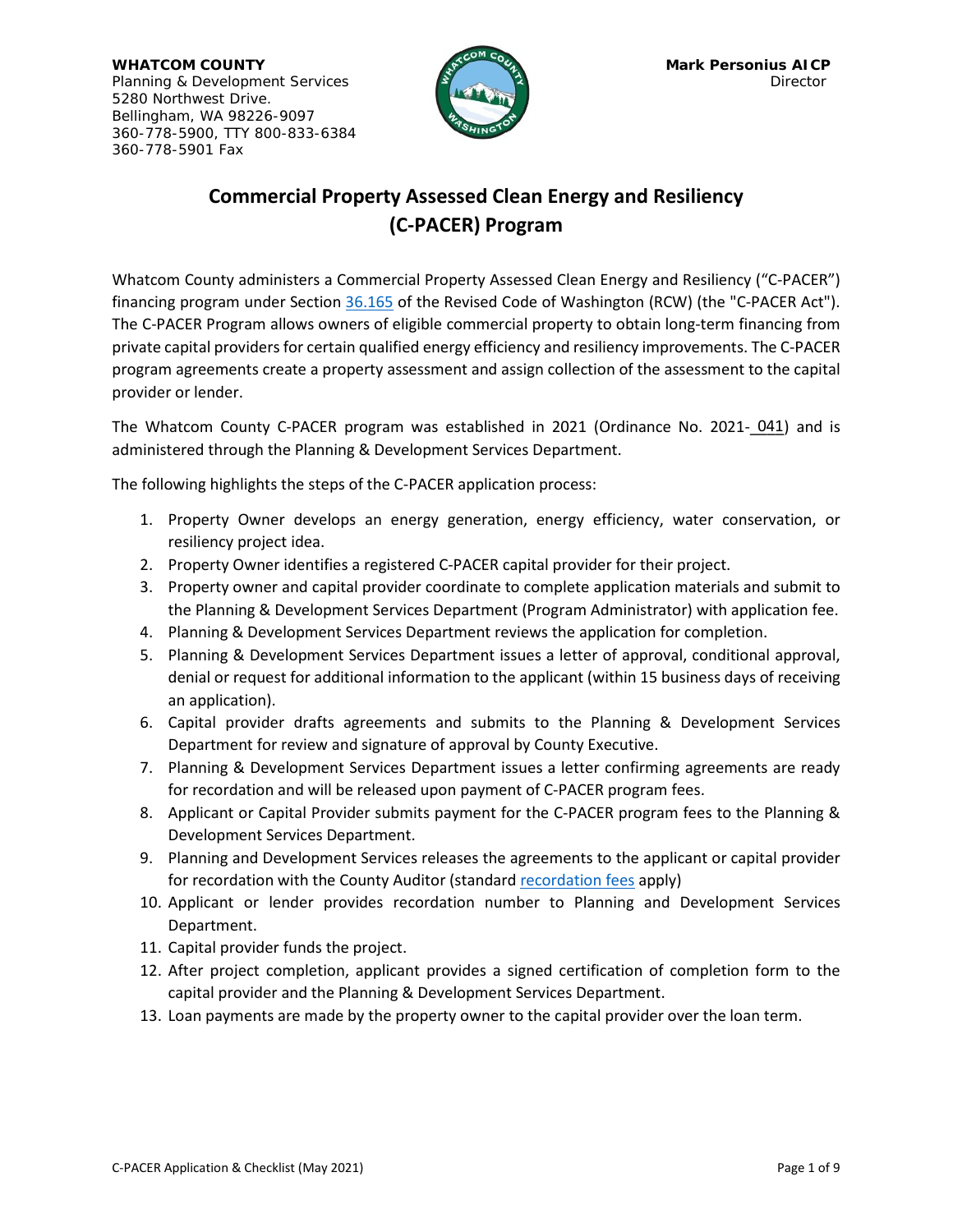**WHATCOM COUNTY** Mark Personius AICP<br>Planning & Development Services Director Planning & Development Services 5280 Northwest Drive. Bellingham, WA 98226-9097 360-778-5900, TTY 800-833-6384 360-778-5901 Fax



## **Commercial Property Assessed Clean Energy and Resiliency (C-PACER) Project Application**

|    | Applicant/Agent:                                                                                                                                                                                                               |  |  |  |  |
|----|--------------------------------------------------------------------------------------------------------------------------------------------------------------------------------------------------------------------------------|--|--|--|--|
|    |                                                                                                                                                                                                                                |  |  |  |  |
|    |                                                                                                                                                                                                                                |  |  |  |  |
|    |                                                                                                                                                                                                                                |  |  |  |  |
|    |                                                                                                                                                                                                                                |  |  |  |  |
|    |                                                                                                                                                                                                                                |  |  |  |  |
|    | <b>Property Owner(s) Information (legal names):</b><br>$\Box$ Same as Applicant above                                                                                                                                          |  |  |  |  |
|    |                                                                                                                                                                                                                                |  |  |  |  |
|    |                                                                                                                                                                                                                                |  |  |  |  |
|    |                                                                                                                                                                                                                                |  |  |  |  |
|    |                                                                                                                                                                                                                                |  |  |  |  |
|    |                                                                                                                                                                                                                                |  |  |  |  |
|    | *If Applicant or Contact information changes please submit an updated Fee/Agent authorization form for each change.                                                                                                            |  |  |  |  |
|    | <b>Property Information:</b>                                                                                                                                                                                                   |  |  |  |  |
|    | 1. Property location and description:                                                                                                                                                                                          |  |  |  |  |
|    |                                                                                                                                                                                                                                |  |  |  |  |
|    |                                                                                                                                                                                                                                |  |  |  |  |
|    |                                                                                                                                                                                                                                |  |  |  |  |
| 2. | Property type:                                                                                                                                                                                                                 |  |  |  |  |
|    | $\Box$ Commercial $\Box$ Agricultural $\Box$ Industrial $\Box$ Multi-family of 5+ units                                                                                                                                        |  |  |  |  |
|    |                                                                                                                                                                                                                                |  |  |  |  |
|    | Building use(s): Note also a set of the set of the set of the set of the set of the set of the set of the set of the set of the set of the set of the set of the set of the set of the set of the set of the set of the set of |  |  |  |  |
| 3. | <b>Qualifying Owner</b>                                                                                                                                                                                                        |  |  |  |  |
|    | $\Box$ Limited liability company $\Box$ General or limited partnership $\Box$ Corporation                                                                                                                                      |  |  |  |  |
|    | Individual/Sole proprietorship $\Box$ Trust                                                                                                                                                                                    |  |  |  |  |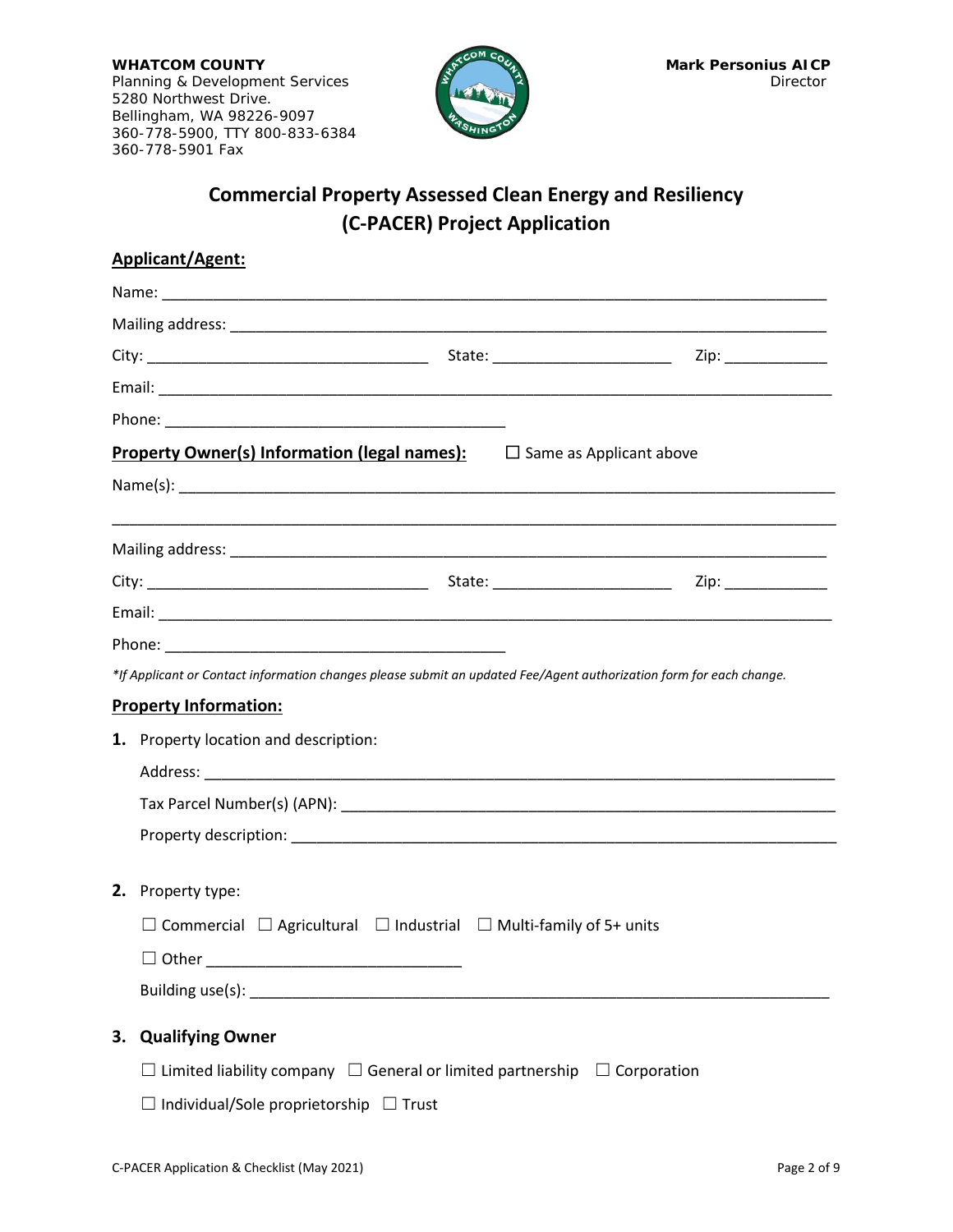**WHATCOM COUNTY Mark Personius AICP** Planning & Development Services **Director Planning & Development Services** Director 5280 Northwest Drive. Bellingham, WA 98226-9097 360-778-5900, TTY 800-833-6384 360-778-5901 Fax



## **Proposed Qualified Improvements:**

- **4.** Qualifying Improvement Certification
	- A) FOR EXISTING BUILDINGS: *(if new construction, skip to item B)* The improvements sought are (check all that applies): ☐ Energy Efficiency ☐ Renewable Energy ☐ Water Efficiency ☐ Building Resiliency

|                                                                                                                                               | i.                                                                                   | If Energy Efficiency, improvement is:                                                               |  |  |  |  |
|-----------------------------------------------------------------------------------------------------------------------------------------------|--------------------------------------------------------------------------------------|-----------------------------------------------------------------------------------------------------|--|--|--|--|
|                                                                                                                                               |                                                                                      | $\Box$ HVAC system $\Box$ Windows & Doors $\Box$ Temperature Control System $\Box$ Lighting         |  |  |  |  |
|                                                                                                                                               |                                                                                      | $\square$ Siding/Insulation/Roofing $\square$ Appliances $\square$ other                            |  |  |  |  |
|                                                                                                                                               | ii.                                                                                  | If Renewable Energy, improvement is:                                                                |  |  |  |  |
|                                                                                                                                               |                                                                                      |                                                                                                     |  |  |  |  |
|                                                                                                                                               |                                                                                      | and is project:                                                                                     |  |  |  |  |
|                                                                                                                                               |                                                                                      | $\Box$ Direct Purchase $\Box$ Power Purchase Agreement $\Box$ N/A                                   |  |  |  |  |
|                                                                                                                                               |                                                                                      |                                                                                                     |  |  |  |  |
| iii.<br>If Water Efficiency, improvement is:<br>$\Box$ Lead Reduction $\Box$ Low-flow fixtures $\Box$ Irrigation System $\Box$ Control System |                                                                                      |                                                                                                     |  |  |  |  |
|                                                                                                                                               |                                                                                      |                                                                                                     |  |  |  |  |
|                                                                                                                                               |                                                                                      |                                                                                                     |  |  |  |  |
|                                                                                                                                               | iv.                                                                                  | If Building Resiliency, improvement is:                                                             |  |  |  |  |
|                                                                                                                                               |                                                                                      | $\Box$ Seismic retrofits<br>$\Box$ Flood mitigation $\Box$ Stormwater Management                    |  |  |  |  |
|                                                                                                                                               |                                                                                      | $\Box$ Fire suppression $\Box$ Wildfire resistance<br>$\Box$ Wind resistance                        |  |  |  |  |
|                                                                                                                                               |                                                                                      | □ other________________________<br>$\Box$ Energy storage $\Box$ Energy microgrids                   |  |  |  |  |
| B)                                                                                                                                            | FOR NEW CONSTRUCTION:<br>The improvements being sought are (check all that applies): |                                                                                                     |  |  |  |  |
|                                                                                                                                               |                                                                                      |                                                                                                     |  |  |  |  |
|                                                                                                                                               |                                                                                      | $\Box$ Energy Efficiency $\Box$ Renewable Energy $\Box$ Water Efficiency $\Box$ Building Resiliency |  |  |  |  |
|                                                                                                                                               |                                                                                      |                                                                                                     |  |  |  |  |
|                                                                                                                                               |                                                                                      | $\Box$ Lead Reduction, water $\Box$ Resiliency                                                      |  |  |  |  |
|                                                                                                                                               | i.                                                                                   | If Energy Efficiency, improvement is:                                                               |  |  |  |  |
|                                                                                                                                               |                                                                                      | $\Box$ HVAC system $\Box$ Windows & Doors $\Box$ Temperature Control System $\Box$ Lighting         |  |  |  |  |
|                                                                                                                                               |                                                                                      |                                                                                                     |  |  |  |  |
|                                                                                                                                               |                                                                                      |                                                                                                     |  |  |  |  |
|                                                                                                                                               | ii.                                                                                  | If Renewable Energy, improvement is:                                                                |  |  |  |  |
|                                                                                                                                               |                                                                                      | $\Box$ Solar Panels<br>$\Box$ Thermal $\Box$ other                                                  |  |  |  |  |
|                                                                                                                                               |                                                                                      | and is project:                                                                                     |  |  |  |  |

| $\Box$ Direct Purchase $\Box$ Power Purchase Agreement | $\Box N/A$ |
|--------------------------------------------------------|------------|
|                                                        |            |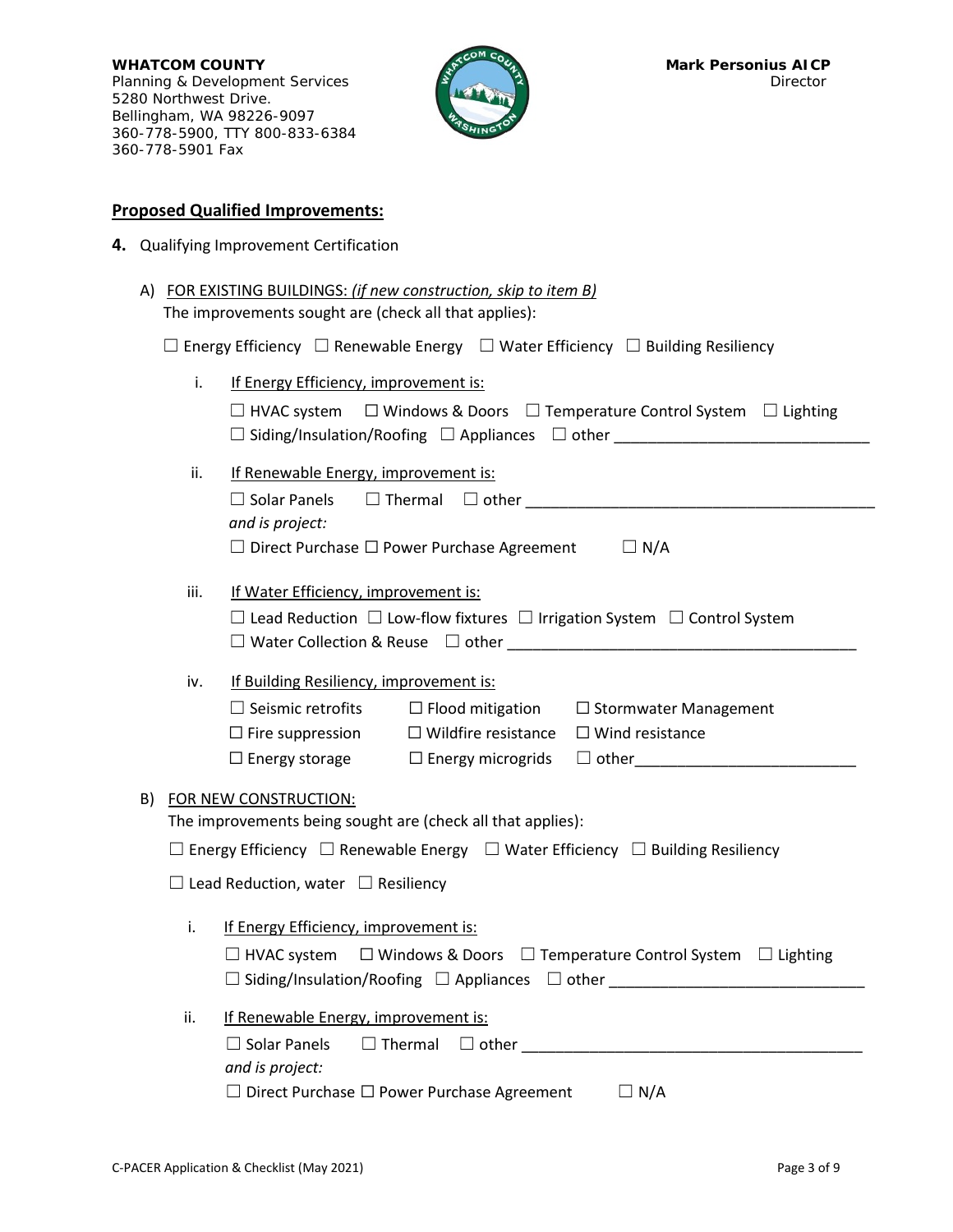| <b>WHATCOM COUNTY</b><br>5280 Northwest Drive.<br>360-778-5901 Fax                                                                                                                                                                                                                                                              | Planning & Development Services<br>Bellingham, WA 98226-9097<br>360-778-5900, TTY 800-833-6384                                                          |                           | <b>Mark Personius AICP</b><br>Director                                                                                                                                                                                         |  |  |
|---------------------------------------------------------------------------------------------------------------------------------------------------------------------------------------------------------------------------------------------------------------------------------------------------------------------------------|---------------------------------------------------------------------------------------------------------------------------------------------------------|---------------------------|--------------------------------------------------------------------------------------------------------------------------------------------------------------------------------------------------------------------------------|--|--|
| iii.                                                                                                                                                                                                                                                                                                                            | If Water Efficiency, improvement is:                                                                                                                    |                           | $\Box$ Lead Reduction $\Box$ Low-flow fixtures $\Box$ Irrigation System $\Box$ Control System                                                                                                                                  |  |  |
| iv.                                                                                                                                                                                                                                                                                                                             | If Building Resiliency, improvement is:<br>$\Box$ Seismic retrofits<br>$\Box$ Fire suppression $\Box$ Wildfire resistance $\Box$ Wind resistance        |                           | $\Box$ Flood mitigation $\Box$ Stormwater Management                                                                                                                                                                           |  |  |
|                                                                                                                                                                                                                                                                                                                                 | <b>Capital Provider Information:</b>                                                                                                                    |                           |                                                                                                                                                                                                                                |  |  |
| 5. Capital Provider Information                                                                                                                                                                                                                                                                                                 |                                                                                                                                                         |                           |                                                                                                                                                                                                                                |  |  |
|                                                                                                                                                                                                                                                                                                                                 |                                                                                                                                                         |                           | Legal Name: contract the contract of the contract of the contract of the contract of the contract of the contract of the contract of the contract of the contract of the contract of the contract of the contract of the contr |  |  |
|                                                                                                                                                                                                                                                                                                                                 |                                                                                                                                                         |                           |                                                                                                                                                                                                                                |  |  |
|                                                                                                                                                                                                                                                                                                                                 |                                                                                                                                                         |                           |                                                                                                                                                                                                                                |  |  |
|                                                                                                                                                                                                                                                                                                                                 |                                                                                                                                                         |                           |                                                                                                                                                                                                                                |  |  |
|                                                                                                                                                                                                                                                                                                                                 |                                                                                                                                                         |                           |                                                                                                                                                                                                                                |  |  |
|                                                                                                                                                                                                                                                                                                                                 |                                                                                                                                                         |                           |                                                                                                                                                                                                                                |  |  |
| a)<br>b)<br>c)                                                                                                                                                                                                                                                                                                                  | Federal or state-chartered bank, or credit union<br>Registered capital provider in more than 2 states:<br>Qualified to do business in Washington state: |                           | Must answer 'Yes' to at least one of the following and provide required documentation as per Checklist:<br>$\Box$ Yes<br>$\Box$ No<br>$\Box$ Yes<br>$\Box$ No<br>$\Box$ Yes<br>$\Box$ No                                       |  |  |
| $\Box$ Attached                                                                                                                                                                                                                                                                                                                 | 6. Lienholder Consent Form (signed and notarized)                                                                                                       | $\Box$ Delivered at close |                                                                                                                                                                                                                                |  |  |
| IF CONSENT WILL BE EXECUTED AT CLOSING, CONDITIONAL APPROVAL IS GIVEN.<br>IF CONSENTS ARE DELIVERED AT CLOSING, APPLICANT MUST HOLD COUNTY-EXECUTED CLOSING<br>DOCUMENTS IN ESCROW UNTIL CONSENTS ARE OBTAINED. AT DISCRETION OF THIS OFFICE, THIS<br>APPLICATION MAY BE AMENDED AND RETURNED WITH COPIES OF CONSENTS ATTACHED. |                                                                                                                                                         |                           |                                                                                                                                                                                                                                |  |  |